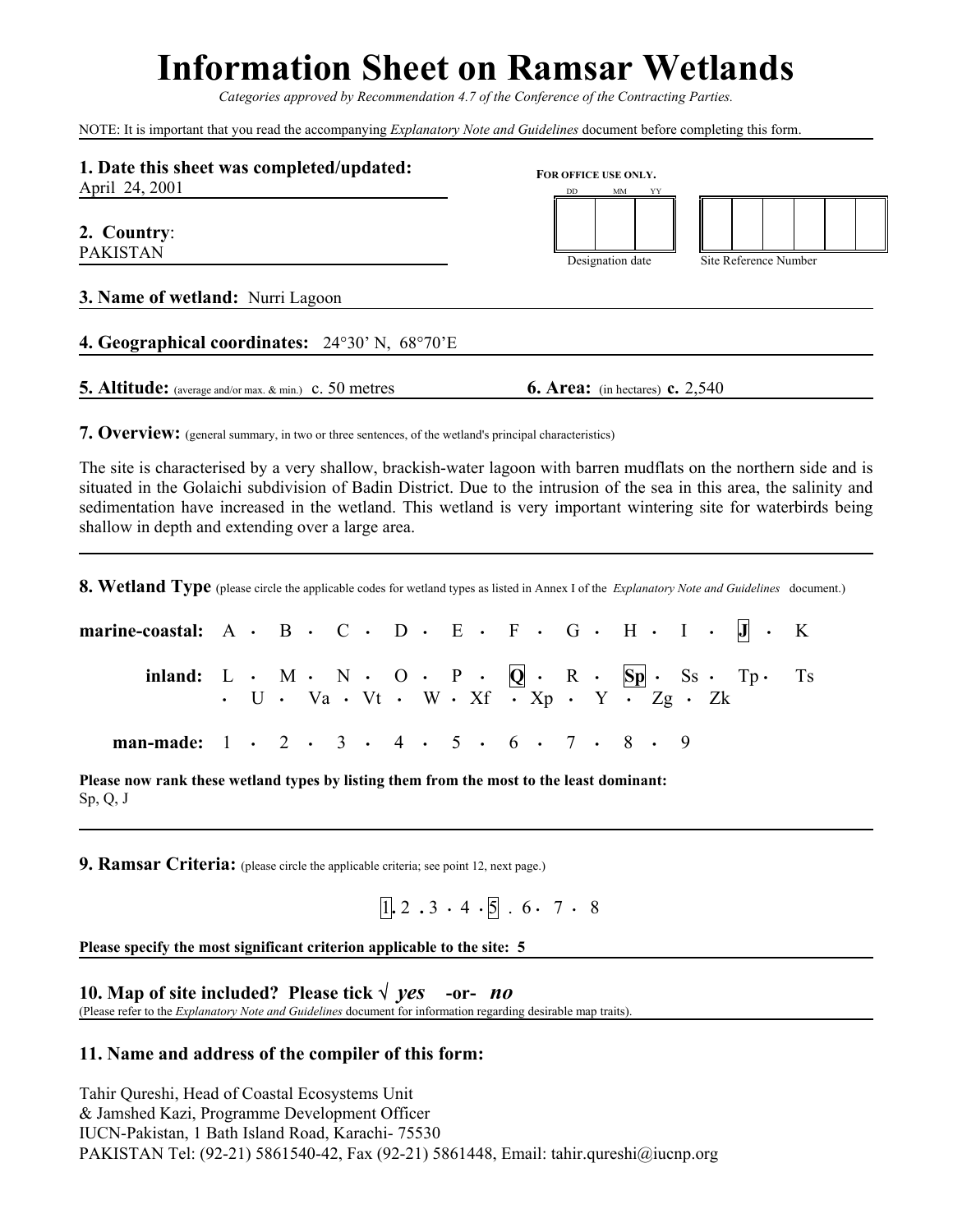*extra pages* **(please limit extra pages to no more than 10):**

**12. Justification of the criteria selected under point 9, on previous page.** (Please refer to Annex II in the *Explanatory Note and Guidelines* document)**.**

**Criterion 1:** The site is a good representative example of a natural wetland, featuring a combination of brackish coastal and inland lagoons and mudflats.

**Criterion 5:** The site has consistently recorded very large concentrations of migratory waterbirds on a seasonal basis. For instance, the highest ever documented numbers of waterfowl in one season has been 114, 700 (Ghalib *et al* 1997). Many of these include species such as Shelducks, black/white/painted storks, painted/ Jack snipe, and lesser/larger crested terns.

#### **13. General location:** (include the nearest large town and its administrative region)

The wetland is situated near Golarchi in Badin District of Sindh Province, 190 km South East of Karachi.

14. Physical features: (e.g. geology, geomorphology; origins - natural or artificial; hydrology; soil type; water quality; water depth water permanence; fluctuations in water level; tidal variations; catchment area; downstream area; climate)

The *Phuleli Gunni* Outfall drain falls into this wetland. It is connected with Jubho, Pateji, and Chobri wetlands. All these wetlands are inter-connected and ultimately drain into the tidal link. The water is brackish. Now it is turning saline due to the influx of drain water and effect of seawater. Water level is increasing due to the tidal effect.

15. Hydrological values: (groundwater recharge, flood control, sediment trapping, shoreline stabilisation etc.)

Not known.

**16. Ecological features:** (main habitats and vegetation types)

The *Nurri Lagoon* site comprises of four inter-connected shallow wetlands with very sparse vegetation. The only prominent vegetation type can be seen along the mudflats, which is *oryza* grass, especially during the summers. The wetland offers a good feeding and resting ground for a large number of waterbirds (particularly coots  $\&$ anatids).

**17. Noteworthy flora:** (indicating, e.g., which species/communities are unique, rare, endangered or biogeographically important, etc.)

Overall, the growth and diversity of wetland flora has been hindered by invasive species, such as clumps of *Typha* and occasional *Tamarix*.

**18. Noteworthy fauna:** (indicating, e.g., which species are unique, rare, endangered, abundant or biogeographically important; include count data, etc.)

This site is particularly significant because it has been known to support very large concentrations of waterbirds in the recent past. Surveys which have been conducted regularly between 1972 and 1990, reveal an average of 50,000 birds in any given year, however the highest recorded total for any one year has reached 114,700 (Ghalib *et al.*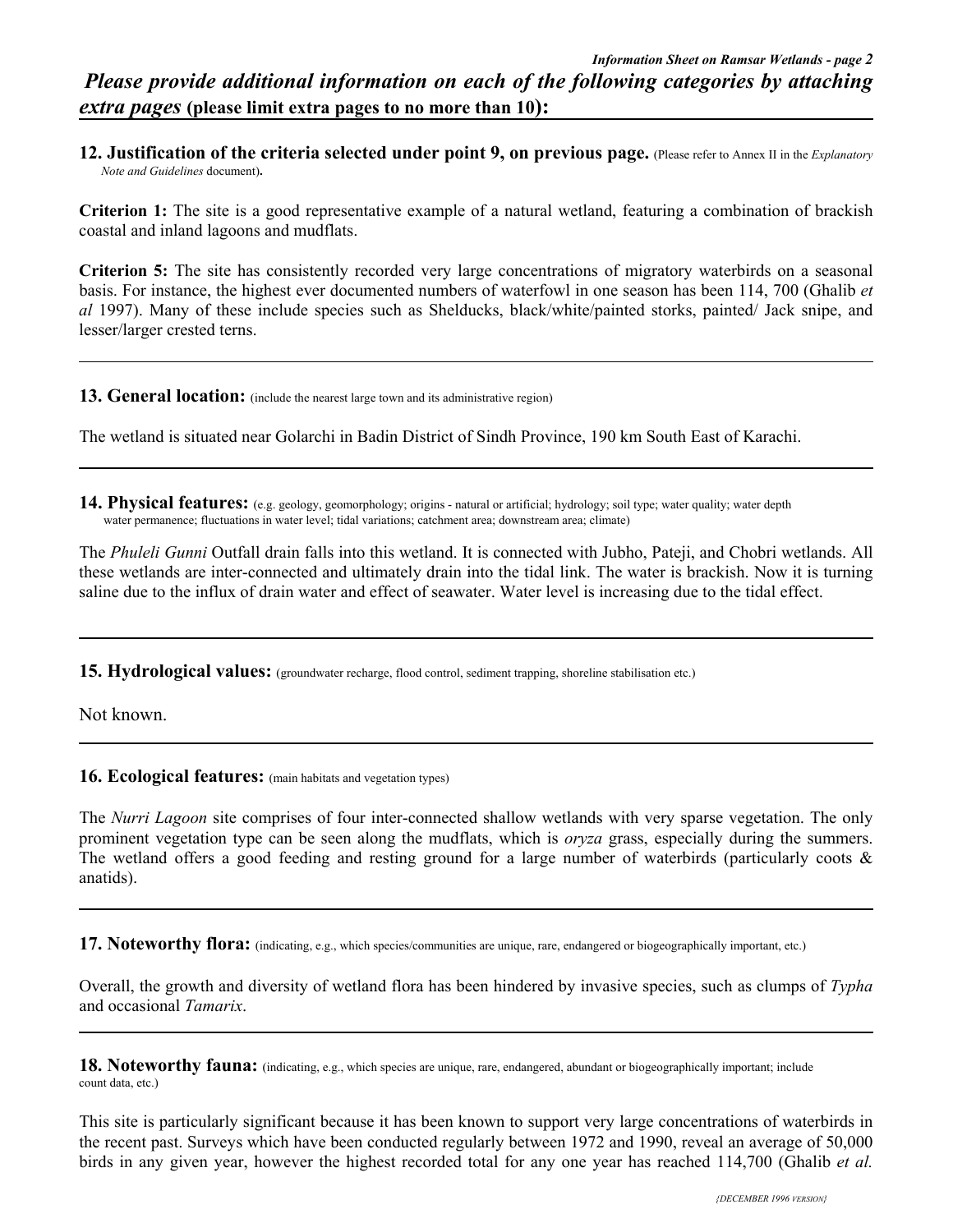1997). Many of these include species such as black/white/painted storks, painted/ Jack snipe, and lesser/larger crested terns, gulls and ducks.

**19. Social and cultural values:** (e.g. fisheries production, forestry, religious importance, archaeological site etc.)

The site is source of livelihood for surrounding villages, primarily through fisheries. It is also a sanctuary for migratory birds and a breeding point for local species.

#### **20. Land tenure/ownership of:**

Almost all of the land is privately owned, with the exception of 77 hectares falling under the jurisdiction of the Board of Revenue.

## **21. Current land use:**

The land is used primarily for fishing purposes throughout the year, while illegal hunting also takes place during the winter season. The area is under the control of the Pakistan Rangers. About 3,000-4,000 people are living in the vicinity of the wetland.

# **22. Factors (past, present or potential) adversely affecting the site's ecological character, including changes in land use and development projects:**

The *Nurri* wetland is imperilled because of population pressure on the dwindling natural resource base. There has been a dramatic increase in fishing and illegal hunting activities over the past two decades. Agricultural and industrial pollution from adjoining areas has accelerated the eutrophication process, which has hastened the spread of aquatic vegetation/weeds, leading to the disappearance of the open *wadi* areas.

23. Conservation measures taken: (national category and legal status of protected areas - including any boundary changes which have been made: management practices; whether an officially approved management plan exists and whether it has been implemented)

The site is neither explicitly protected under any environmental legislation, nor having a management plan prepared.

**24. Conservation measures proposed but not yet implemented:** (e.g. management plan in preparation; officially proposed as a protected area etc.)

None, at present.

**25. Current scientific research and facilities:** (e.g. details of current projects; existence of field station etc.)

The Zoological Survey Department (ZSD) has been undertaking survey and research of the avifauna of the area. Also, the National Institute of Oceanography (NIO) has been pursuing some biological studies with regard to the site.

26. Current conservation education: (e.g. visitors centre, hides, information booklet, facilities for school visits etc.)

While there is no site-specific conservation education programme, IUCN's Coastal Ecosystem Unit routinely